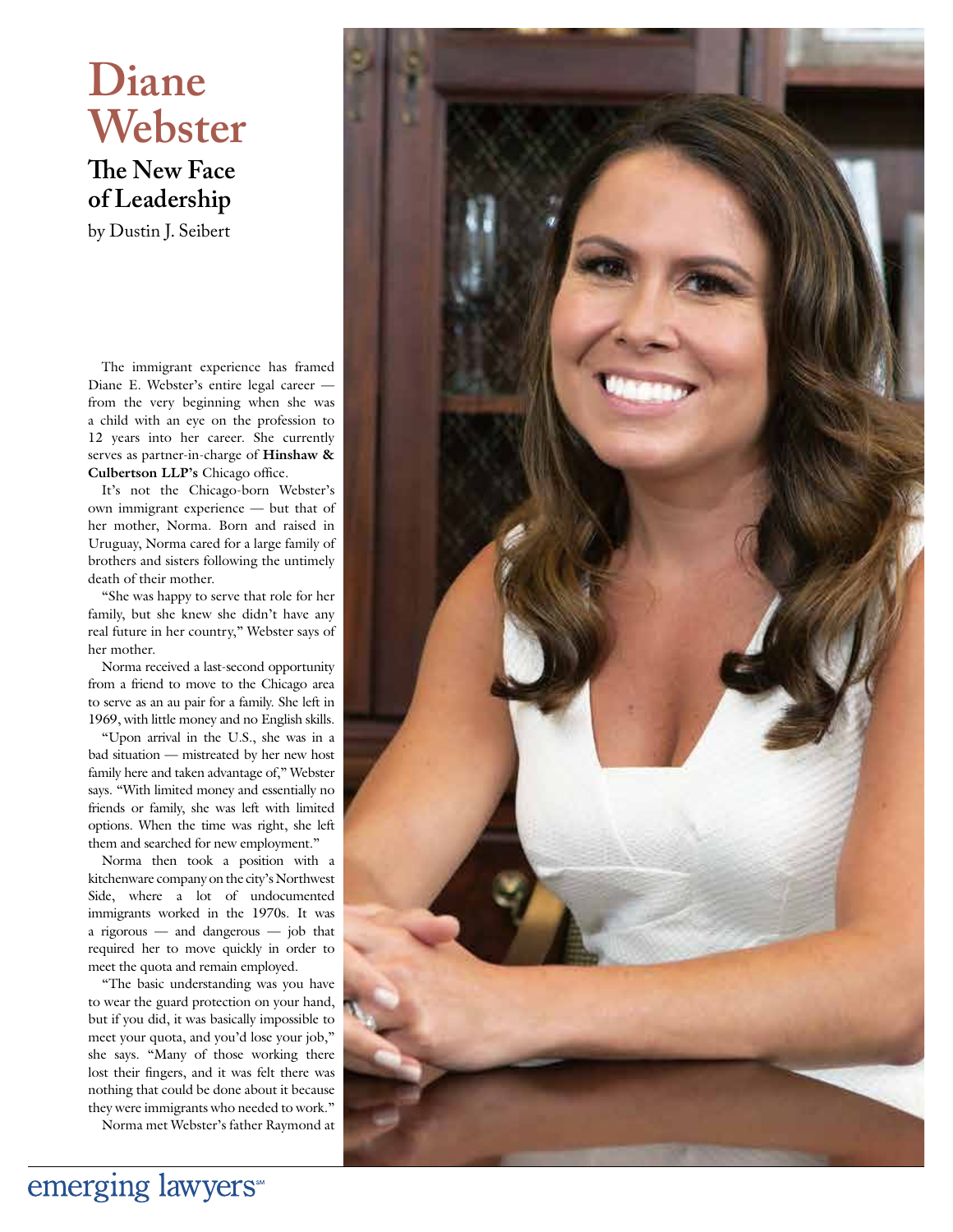### emerging lawyers

a Catholic singles dance. They married, and she didn't have to return to the factory. But she has kept the fast hands to this day, and the story lit a fire under Webster.

"That was what got me interested in law early on," she says. "I knew it was wrong, and I didn't like the sense of helplessness and lack of control she had to experience. I wanted to do something. Being a lawyer is a privilege. Through your legal training, you are armed with the knowledge and skill to help others who often desperately need your help."

"I was the first lawyer in my family on either side. Other than my hard-working parents, I didn't have role models. I just saw what lawyers did on TV and how they would take control and prevent bad things from happening to themselves and others."

#### **Finding Common Ground**

Webster attended Arizona State University, graduating with a political science degree in 2001. During her last year there, she worked as a legislative intern at the Maricopa County Attorney's Office in Arizona. Her boss, Jerry Landau, was a lawyer and special assistant to the county attorney who convinced her to accept a scholarship at the New England School of Law in Boston.

She landed a summer clerkship at Hinshaw's Chicago office. Concerned that she would not be able to land a job in Chicago given her small out-of-town law school, she scoured the firm's national directory to see if she could find a graduate from the law school.

Her search revealed Arthur Laplante, a partner in Hinshaw's Florida office. Laplante informed her that there was another New England School of Law graduate right there at her office — Kevin Burke.

As grateful as she was to land a clerkship at a prominent Chicago firm, Webster aspired to work on new and different assignments. When Burke followed up her introductory email by stopping by her workstation, she was eager to take on additional work which led to her first assignment from him the next week.

Burke continued giving Webster assignments, and her repeated high performance resulted in her making a name for herself that earned her an associate position after graduation. She readily admits that she likely would not have started her career at Hinshaw without the help of Burke, who is now chairman of the firm and sits in the office next to her.

"I absolutely would've moved on without him," she says. "He's been instrumental in all aspects of my career and life. He's an amazing mentor, role model and one of the best trial attorneys ever."

Burke gushes when talking about his mentee.

"It's like one of those Malcolm Gladwell books where she exhibits all those things that if you look back and see what makes people successful, she has every aspect," Burke says. "She works very hard and has a great personality and temperament that causes people to root for her."

#### **Art of the Grind**

To start work at Hinshaw, Webster moved to Chicago from Boston with her now husband James, who'd obtained his MBA from Northeastern University. She made partner in 2010 after six years.

While she's handled numerous matters in all areas of civil defense litigation, she's carved out a reputation for her work in medical litigation, including products, pharmaceutical and medical surgical devices. She also handles several local education clients, including Chicago Public Schools and UNO Charter School Network.

A dyed-in-the-wool trial attorney, Webster says she gets her fill of the courtroom through her medical litigation work, an area where cases are often tried to verdict as opposed to settling out of court.

Scott Beckman, vice president of ISMIE Mutual Insurance Company, has had Webster represent his policyholders for about 10 years. He says he has had 33 years of experience working with attorneys in her capacity, and that she separates herself.

"Diane has an unparalleled zest, intelligence and award-winning personality when it comes to defending doctors in med mal litigation," Beckman says. "She practices at a level that you'd think she was a seasoned attorney who's been doing it for 30 years. She's extremely thorough, very passionate about what she does, and is accomplished. Besides being a stellar trial attorney, she cares passionately about her clients and is an absolute delight."

Webster became partner-in-charge on April 1, 2016, as part of a series of national firm-wide changes that started with the stepping down of Kevin Burke's predecessor after 20 years. The position has resulted in a new layer of responsibilities that include playing a pivotal role in the building of a new Chicago Hinshaw office, expected to open in mid-2018.

"I'm still pretty new to the role, but the biggest challenge thus far has been time management," she admits. "With the added responsibilities, I'm working to set parameters between my practice and management. The best part is the increased

interaction with my colleagues and the role I play in taking our firm to the next level."

#### **Moving Toward the Present**

The importance of Webster's partnerin-charge status in a profession that's still lacking women in leadership roles is not lost on her.

"When learning of the decision to have a female Hispanic attorney manage the largest office of our firm, I was very honored," she says. "It's a bold move, which speaks volumes about our firm's leadership, commitment to diversity and future success."

Recognizing the opportunities she's been afforded, Webster has dedicated her career to driving underrepresented groups to the legal profession. She co-chairs Hinshaw's Hispanic Affinity Network with Florida partner Barbara Fernandez. Webster also assists in a firm-wide effort to recruit a diverse roster of attorneys, helping them build their client roster and establishing them on boards.

Webster is a fellow in the Leadership Council on Legal Diversity (LCLD), a Virginia-based organization that works to increase and retain lawyers from diverse groups including women and the LGBTQ community.

"There is a lack of diverse attorneys in our profession, particularly among Hispanics, which may be the most underrepresented group," she says. "It is important for us that all of our attorneys, particularly our diverse attorneys, have what they need to grow and succeed here. We strive to impart a sense of inclusion."

Even though Webster's entire legal practice has existed within the 21st century, she's still had to deal with the stigma of being a young, diverse woman in a traditionally male-dominated profession, especially in the beginning.

"If you're on the younger side and you don't look like a stereotypical lawyer, they often assume you don't know what you're talking about, and sometimes they try to take advantage," she says. "I'm aware of that and try to be prepared so they know early on not to underestimate me."

"Nowadays, there are many more women in the room at court and in depositions, but how many of them are partners, practice group leaders, and in management? We're not done — we have a ways to go, because it is not until we have more women in positions at those levels that you can effectuate real change. But I do feel that we're moving in the right direction."

Helping underrepresented attorneys is a by-product of Webster's tendency to mentor younger, aspiring attorneys of any stripe.